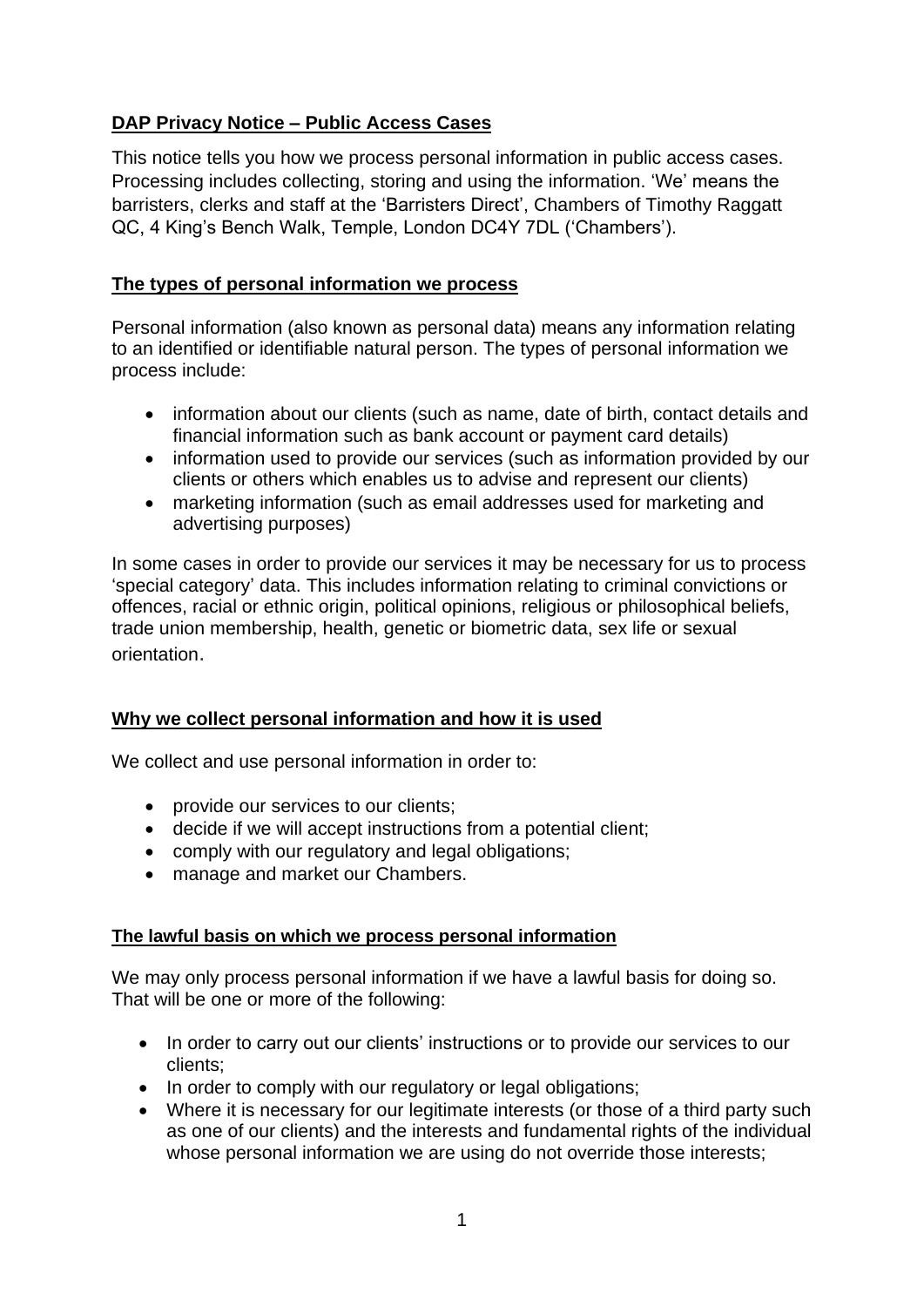- Because we have the consent of the person to whom the information relates. Consent may be withdrawn at any time. However, consent may not be the only basis on which we are lawfully processing the information;
- In respect of 'special category' data, either because we have consent to do so or because it is necessary to do so in connection with legal proceedings, obtaining legal advice or establishing, exercising or defending legal rights.

### **Confidentiality and retention of personal information.**

We maintain the confidentiality and security of personal information in accordance with our regulatory and legal obligations. Barristers have a duty under their Code of Conduct to keep information provided to them by their clients confidential. That duty is subject to exceptions where disclosure is required or permitted by law, where the client gives informed consent to the disclosure or where the information is or has become public knowledge.

We have policies and procedures to protect the personal information we hold from:

- Unauthorised access:
- Improper use or disclosure;
- Unlawful destruction or accidental loss.

We will retain personal information for at least seven years or until one year after the expiry of the relevant limitation period, whichever is the longer. (NB: the limitation period in most cases is six years but it may be longer, for example if the case relates to children). This is to comply with barristers' regulatory obligations and in case the information is needed for legal proceedings or in relation to complaints. After this time the information will be deleted unless:

- there is a good reason to retain it for a longer period. This might be the case if there are potential or actual legal proceedings, regulatory enquiries or complaints;
- it is required for conflict checks, in which case it will retained until the barrister ceases to practise. However this information will normally be limited to basic information like names and contact details;
- It is held for marketing purposes. Again this will normally be limited to basic information like names and contact details, and it will be retained indefinitely or until we become aware that the individual has ceased to be a potential client.

#### **Sharing personal information with others**

It may be necessary to share personal information with others for the following reasons:

• In order to provide our services. This may include sharing information with other parties to a case and their representatives, witnesses including expert witnesses, courts, tribunals, arbitrators and mediators.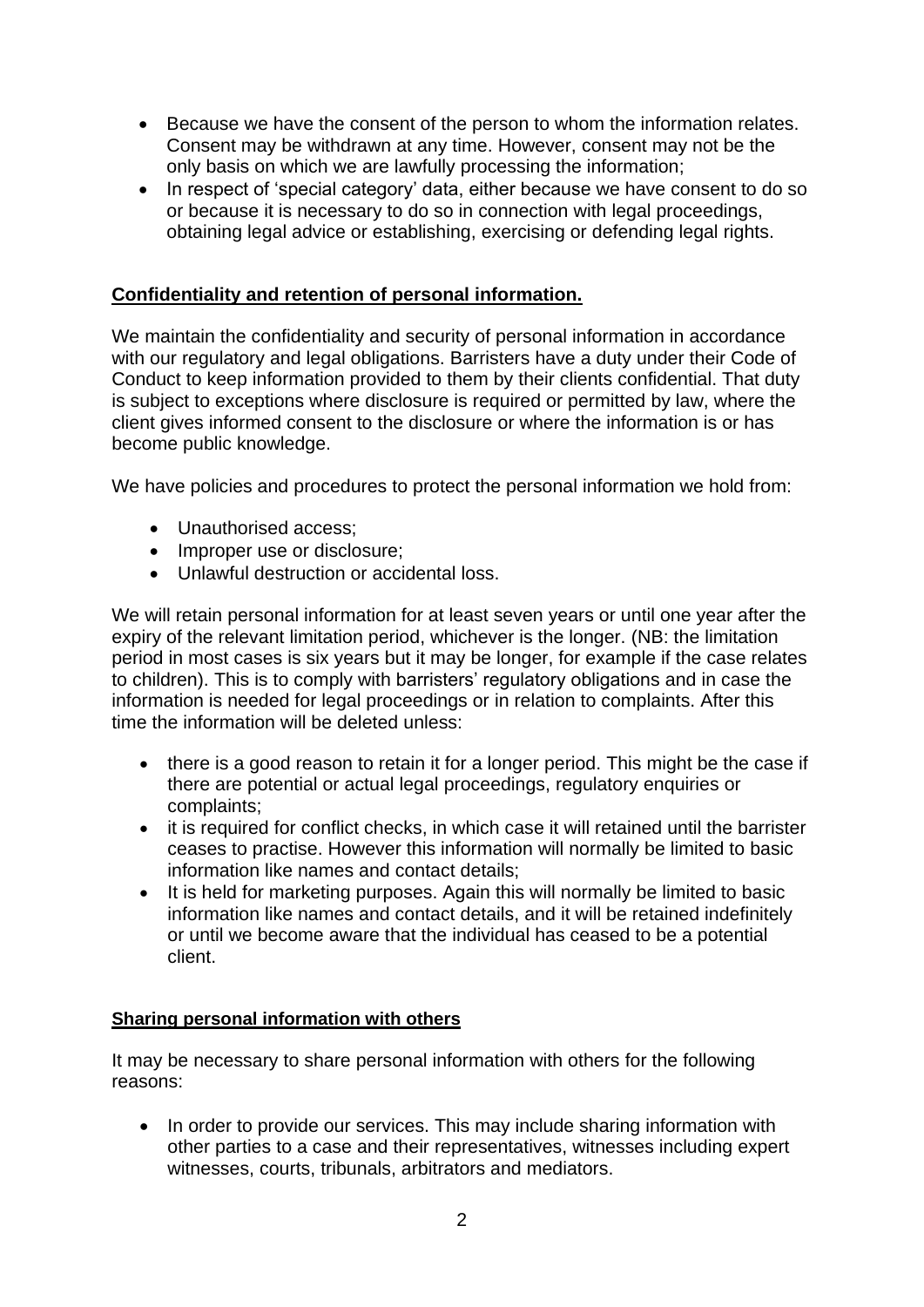- Where the person whose information we hold asks us to share it with someone else or consents to us doing so. This may include the family, other professionals or associates of our clients.
- For the purpose of managing Chambers, training and marketing. This may include sharing information with our clerks and other Chambers' staff and trainee barristers.
- When we outsource support services. This may include email providers, data storage providers, couriers, litigation assistants and translators.
- Where we are required to do so for regulatory or legal reasons. This may include providing information to regulatory authorities such as the Bar Standards Board, Ombudsmen, the Information Commissioner's Office ('ICO') and law enforcement agencies. It may also include providing information to third parties such as legal advisers or insurers in the event of a dispute.

Any third party to whom we transfer personal information is obliged to treat it in accordance with the law and that usually means they are under the same or similar obligations as we are.

It is not normally necessary for us to transfer data outside the European Economic Area ('EEA') or to a county that has not had an adequacy decision by the Europeean Commission. However if that was necessary, for example because a client or a party was located outside the EEA or we are using cloud storage based outside the EEA, we will take steps to ensure that any such transfer outside the EEA to a third country is in compliance with UK/EEA privacy laws.

# **Your rights**

Under the General Data Protection Regulation ('GDPR') you may have the right to:

- ask for access to your personal information (known as a 'data subject access request');
- ask for a correction if the personal information we hold on you is inaccurate or incomplete;
- ask for your personal information to be deleted or removed:
- object to us using your personal information for direct marketing;
- object to or restrict us from processing your personal information.

Please note, however, that many of these rights only arise in certain situations. They may not apply in the circumstances of your case. For more information about your rights see the guidance on Individual Rights Under the GDPR on the ICO's website.

If you wish to exercise any of these rights contact us using the details below. We may need to verify your identity before we can comply with the request.

## **Enquiries, complaints and contact details**

If you have a query or complaint you can contact us by letter or email to: